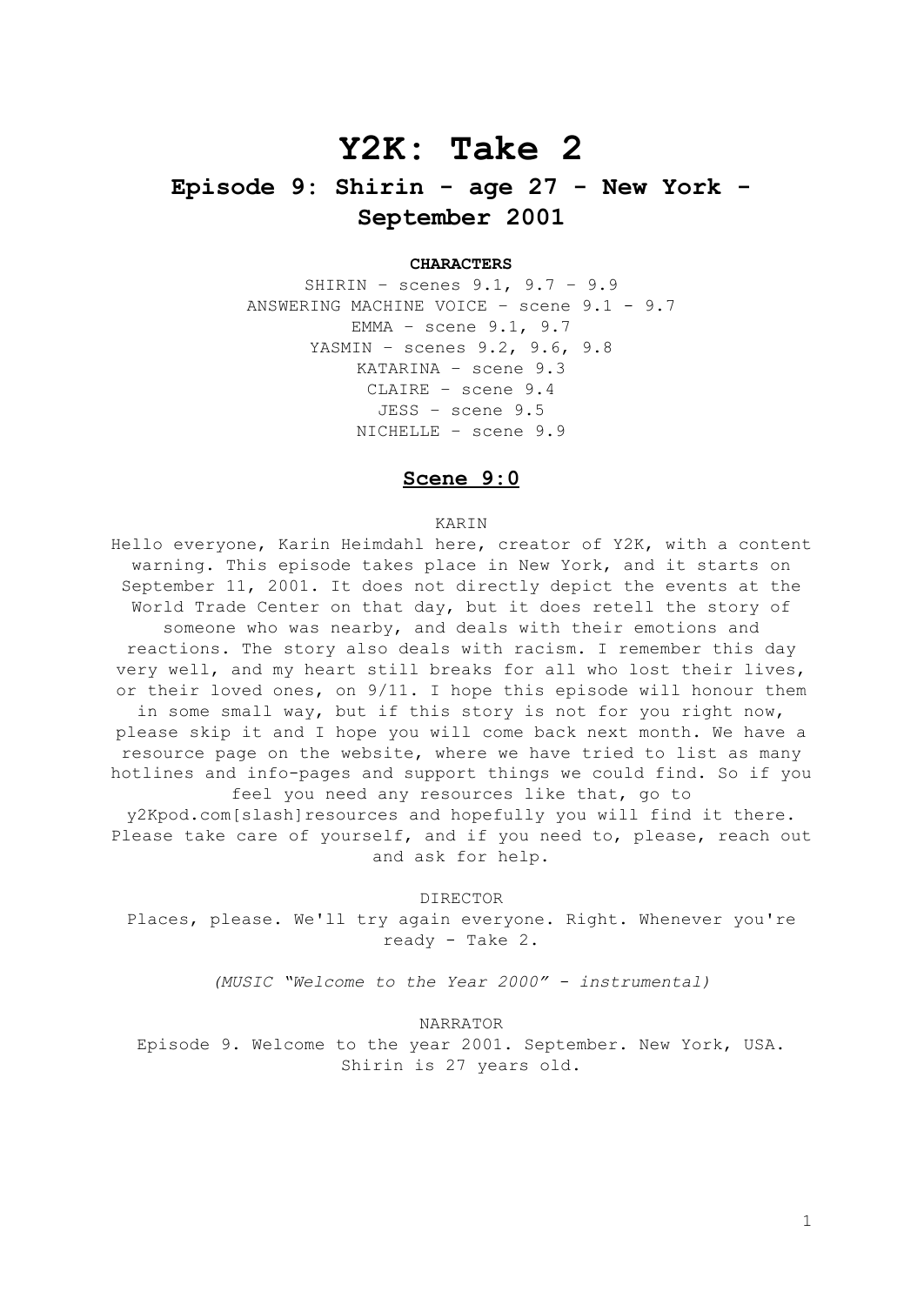# **Scene 9:1**

*(dial tone, redirected to voice mail, beep)*

SHIRIN

(*recorded answering machine message, cheerful*) This is Shirin, you know what to do. *(beep)*

ANSWERING MACHINE

*(automated voice)* Message. Received. 9.33 am. *(beep)*

**EMMA** 

(*extremely worried*) Shirin? Shirin! (*anguished sound*) It's Emma. I just heard- Please tell me you're safe! (*mumbles*) Of course you are not at home, this is silly. (*in Welsh*) Beth yffach o'n i'n meddwl! Oh it is all so scary and horrible and... (*lets out held breath*) Shirin, if you hear this, e-mail me, yeah? Love you! Be safe! (*swallows sob*) Bye. *(beep)*

# **Scene 9:2**

*(beep)*

ANSWERING MACHINE Message. Received. 9.49 am. *(beep)*

YASMIN

(*extremely worried*) Shirin? It's Yasmin. Mum and dad are frantic – just saw the news – let us know you're OK, right? (*near tears*) Everyone sends their love. *(beep)*

# **Scene 9:3**

*(beep)*

ANSWERING MACHINE Message. Received. 10.52 am. *(beep)*

## KATARINA

*( bad phone line, very tired, very worried*) Holy fuck Shirin, I just heard. It's Kat. Ina. (*short unhappy laugh*) Forgetting my own name. This- I- Can't process- but you \*have\* to be OK. So. I am going to assume you are OK until I hear from you. I- *(someone shouting indistinctly in background, KATARINA turns away from phone, angry)* My friend is in (*emphasis*) New York, give me one minute to check in on her, OK? *(back to phone)* Sorry. Filming. Yeah. So. You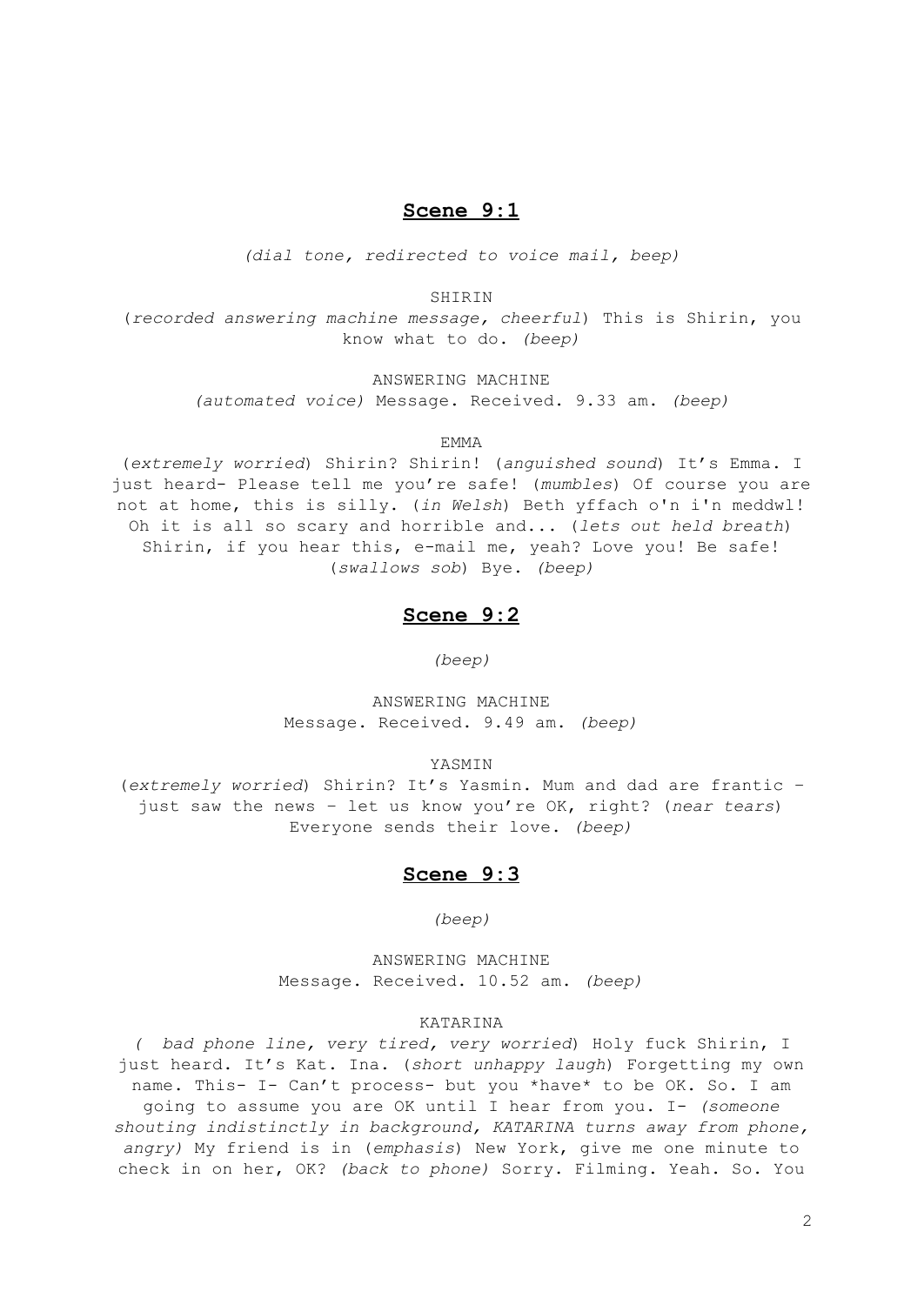are all right, and that is that. But, you know. Let me know when you can, OK? Love you. *(beep)*

# **Scene 9:4**

# *(beep)*

ANSWERING MACHINE Message. Received. 12.18 pm. *(beep)*

CLAIRE

(*worried and shouty*) Shirin! What the hell is going on over there? Shout me an e-mail or something when you can. It's Claire. Yeah. *(beep)*

# **Scene 9:5**

*(beep)*

ANSWERING MACHINE Message. Received. 1.39 pm. *(beep)*

#### JESS

Shirin! Jess here. Just woke up to the news. And of course the phones don't work. I'll e-mail you too. And I am \*willing\* you to be all right. You hear that? You, and everyone you care about. (*anguished sound*) But I know it \*can't\* be all right, no matter what. All those people. And- *(distant sound of baby crying)* Oh, that's Liv awake again, I have to go. Get in touch when you can? I love you! *(beep)*

# **Scene 9:6**

*(beep)*

ANSWERING MACHINE Message. Received. 3.01 pm. *(beep)*

#### YASMIN

(*still worried, also tired, evening, sighs*) Ah, Shirin. Me again. Yasmin. But you know that. You've never felt this far away before – when you can, get in touch, yeah? (*scared short laugh as she realizes*) Shit. I wonder if I can still come. Apparently all flights are grounded. (*more to herself as she realizes*) Suppose the question is for how long... Should I even try? Is- Never mind, not important now. I know your office isn't in the World Trade Center at least, so... but who knows what meeting you had today, or what else is about to happen (*smothered sob*) Oh, just be OK, yeah? (*like a mantra*) Just be OK. (*faint smile*) Nan says you are. OK that is. Not that she knows any more than the rest of us, but... comforting,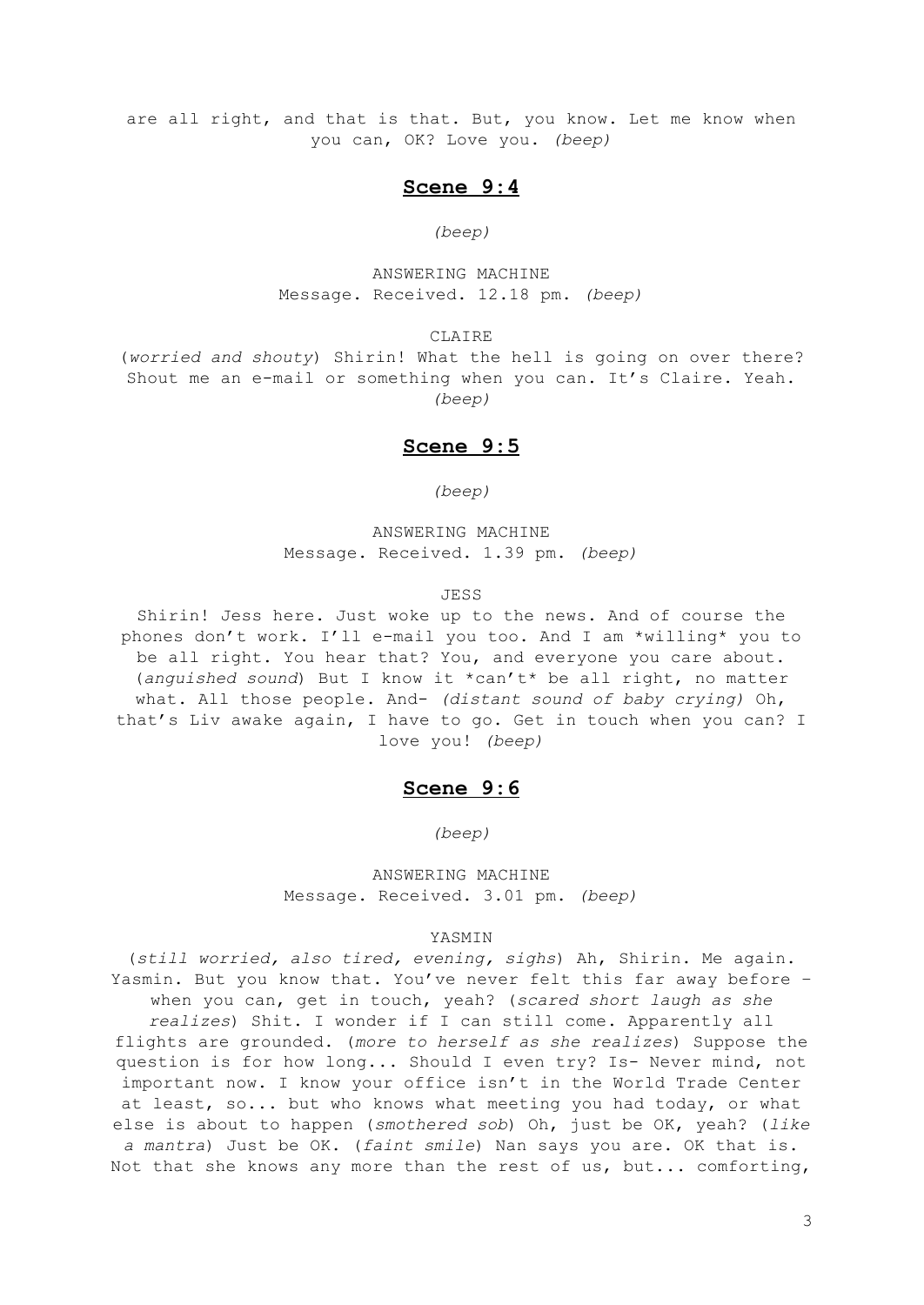somehow. So prove her right, Shirin, won't you? *(lets out breath)* Love from me and everyone. *(beep)*

# **Scene 9:7**

*(INT Shirin's small studio apartment. Low regular beep from answering machine, door unlocks, opens, slow tired footsteps in moderate heels, dropping large handbag, sitting down on bed)*

# SHIRIN

(*deep sigh, wince of pain from blistered feet when removing high-heeled shoes)* Ahh... *(exhausted, to herself*) What \*is\* this sound? *(slowly gets up, few footsteps, click on answering machine)*

> ANSWERING MACHINE *(beep)* You have. Twenty-seven. New messages.

> > SHIRIN

(*exasperated sound*) Of course.

ANSWERING MACHINE *(beeps)* Inbox is at capacity. Delete messages to receive new voicemail.

> **SHIRIN** Mum (*small sob*).

*(lifts phone off hook)*

ANSWERING MACHINE Inbox is at capacity. Delete messages to receive-

SHIRIN *(jabs answering machine button to shut it up)* Aargh.

ANSWERING MACHINE *(beep)* You have. Twenty-seven. New messages.

> SHIRIN *(frustrated, jabs button)* What the-

ANSWERING MACHINE *(beeps)* Inbox is at capacity. Delete-

# SHIRIN

*(jabs button again) (clicks hook again, listens, repeats twice, finally dial tone, mutters)* Righty-ho... (*dials number, after 7 digits there is a busy tone)* What? *(clicks hook again, listens, dial tone)* O-K... *(dials number, after 2 digits there is again a busy tone, throws phone down on hook in frustration)* Gah! *(gets up, few*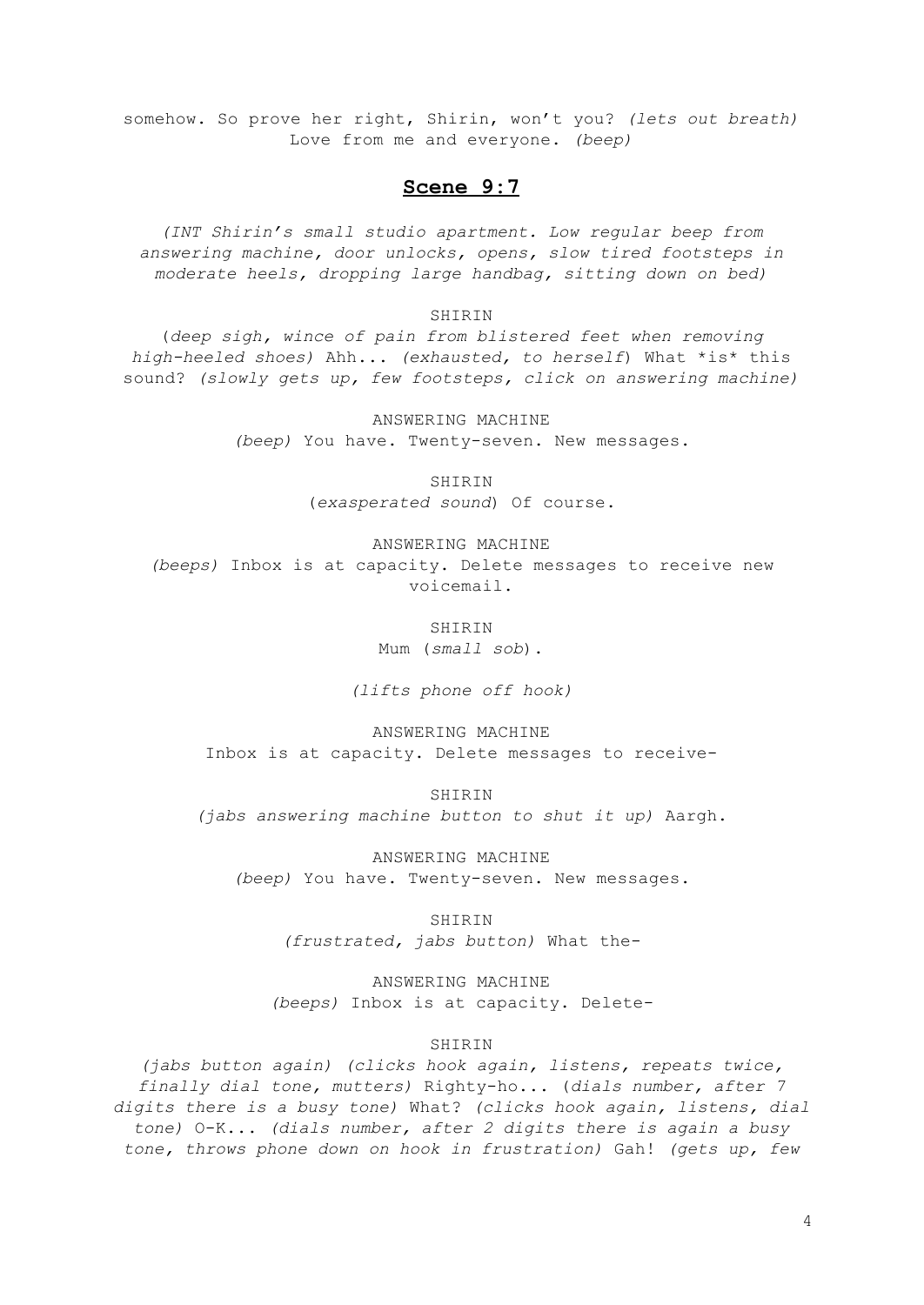*steps, sound of modem starting, but it is stuck on 'calling-up' phase.)* Course*. (turns off, clicks on modem ag ain, same result, quietly)* Useless piece of junk. *(sits down on bed again, sad sigh, very softly)* So... I can't tell anyone, but... I am all right. (*pause, corrects herself*) Physically all right. (*small sob*) Did you hear that mum? I am OK. *(deep breath)* Or I will be. *(sigh)* Suppose I'll listen to the *(incredulous)* Twenty-seven messages... *(gets up, presses answering machine button)*

> ANSWERING MACHINE Message. Received. 9.33 am. *(beep)*

> > EMMA

*(start of previous message)* Shirin! (*SHIRIN starts quietly sobbing.)* It's Emma. I just heard- Please tell me you're safe!

(Fade out)

# **Scene 9:8**

*(INT. SHIRIN's small studio apartment. SHIRIN unlocks front door and YASMIN and SHIRIN walk in.)*

SHIRIN

Here it is. Welcome to my place, Yas.

YASMIN

*(footsteps)* Oh Shirin, this is nice! (*sets down suitcase on floor)* Tiny, but nice.

SHIRIN

Yeah, I was really lucky to get it. You want some tea? Have to keep you up until bedtime so you don't get too jetlagged.

YASMIN

Yes please. *(SHIRIN starts making tea)* And I'll stay up, all right. Too much adrenaline after that flight. *(sits down on couch)*

SHIRIN

Can imagine. How was it?

YASMIN

More security than usual, but also... Everyone seemed so stressed. The airport staff all seemed... scared. Don't think I've ever seen that before.

SHIRIN

In a way I think they wanted to ground the flights forever, but can't do that, so...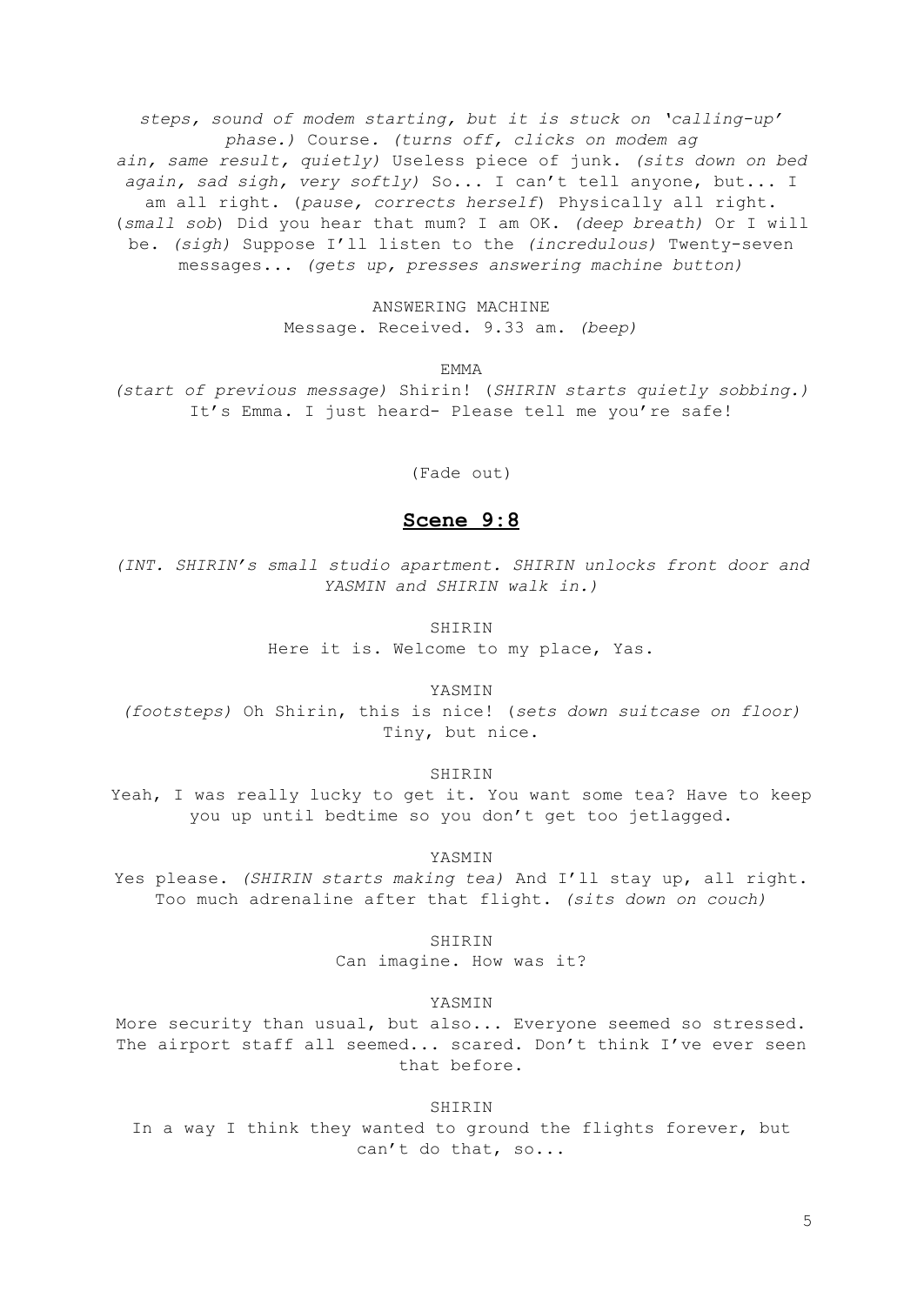Maybe. *(sighs)* Everyone at home tried to talk me out of going. Kept saying 'She's coming home in a few months, you can see her then'.

YASMIN

SHIRIN Maybe they were right. *(beat)* But I'm really glad you're here.

> YASMIN Well, I had my ticket already, so...

> > *(SHIRIN sobs a little)*

YASMIN

*(gets up, walks few steps to SHIRIN, continues)* Oh sis. I'm so sorry. *(They hug, some rustling)*

SHIRIN

*(small sob)* I'm... I'm mostly all right. I was so lucky, you know?

YASMIN I know. Hey, I'll finish the tea, you sit.

SHIRIN All right. *(shaky smile, sits down on couch)* Bossy as ever.

YASMIN Isn't that what big sisters are for? *(finishes making tea, brings two mugs, hands SHIRIN one)*

> SHIRIN *(smiles)* Probably. *(takes mug)* Thanks.

YASMIN *(sits)* So. How are you, really? *(sips tea)*

SHIRIN I... I'm good. *(beat)* That's a lie. *(beat)* Not good. *(controlled breath)* Very not good.

> YASMIN *(gently)* Want to tell me about it?

SHIRIN I... I don't know where to start.

YASMIN

You told me some of it over the phone, but I was just so relieved you were all right after all that worry... I don't think I listened properly.

SHIRIN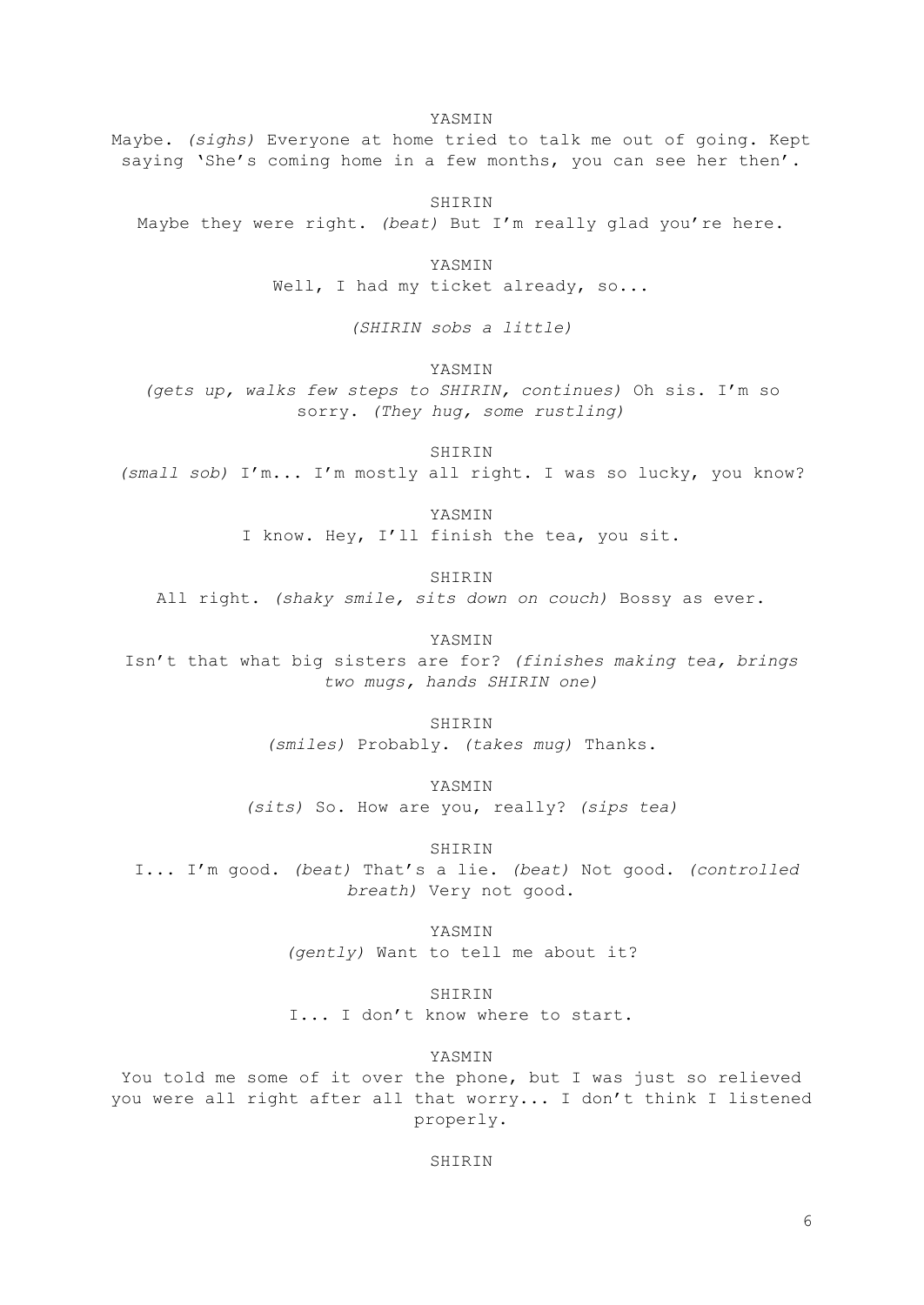*(sad smile)* I probably wasn't very coherent. Talking to you, and to Mum, and Nan, and Dad, and everyone, finally, it was... yeah.

YASMIN

*(sad smile)* Yeah.

SHIRIN Thanks for coming.

YASMIN

Of course.

SHIRIN

I know. These past few... weeks, is it now?

YASMIN

*(gently)* Two weeks and two days.

SHIRIN

Feels like more. And less. Feels like I am not quite in sync with time.

YASMIN

That's fair.

SHIRIN

I've been so busy, getting everything on track at work, and volunteering, and letting everyone know I'm all right, and just... I've been \*doing\* and not \*feeling\*.

YASMIN

Have you talked to anyone about that day? Your colleagues, maybe?

SHIRIN

Not really. Except for. On the day. When... yeah.

YASMIN What's it like at your office now?

## SHIRIN

In a way, it's... friendlier. Like we've all been through this together, and we are... closer, somehow. Feels like everyone in New York is... caring more about each other, after. Those of us that are *(voice breaks)* left. *(deep breath)* Yas, I... I saw... *(unable to finish sentence)*

> YASMIN Oh dearest. I can't even...

> > SHIRIN I know.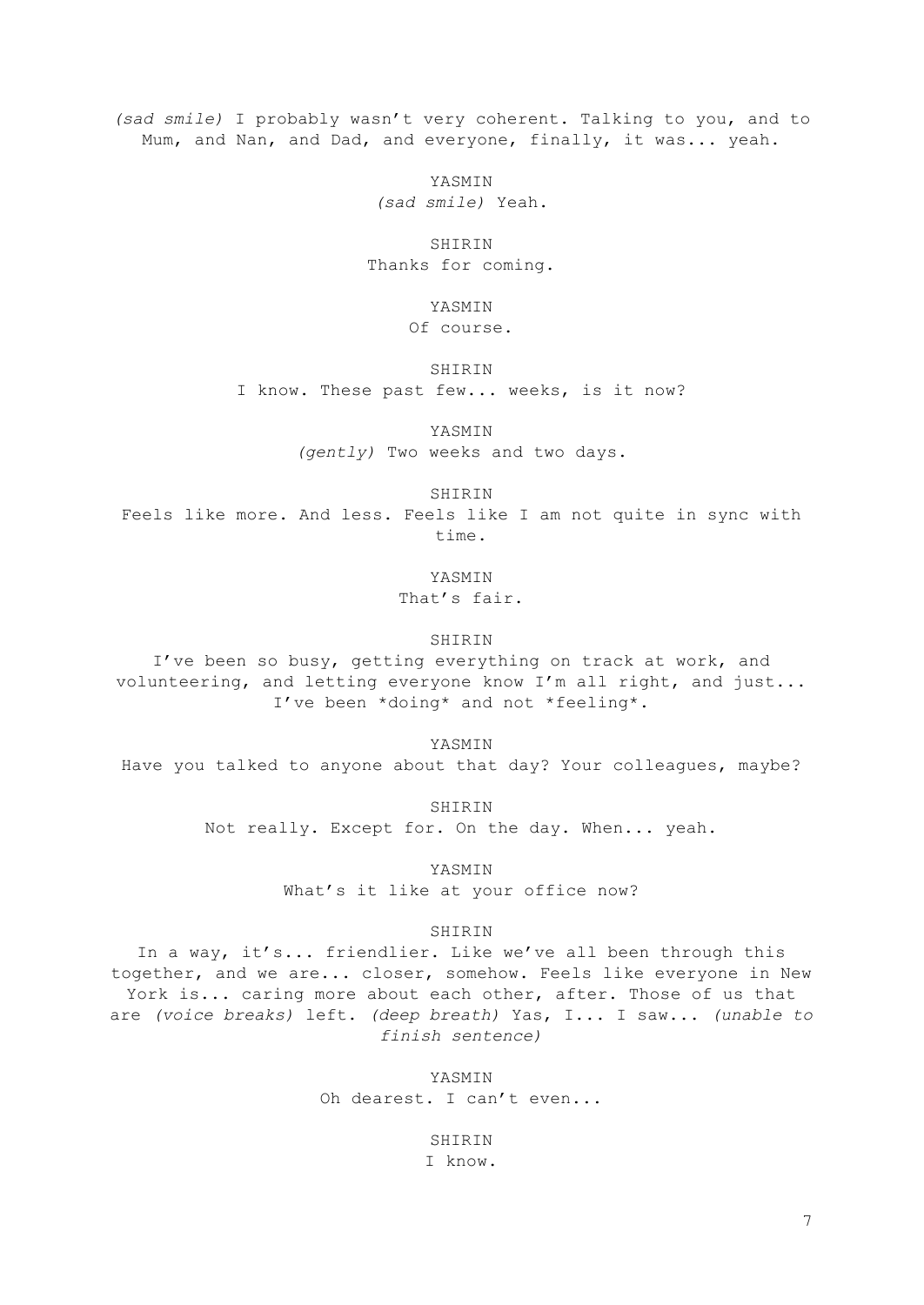YASMIN

You can tell me. *(smiles)* Or we can drink tea and talk about the weather.

## SHIRIN

*(smiles)* Tea is good. *(sad laugh)* And weather. *(breat)* It was such a glorious day, Yas. Bright blue skies over Manhattan. And I was happy - I love this city so much and that morning, like every morning, I was feeling so grateful to be here. So glad my contract was extended and I got to stay an extra six months. I was looking up at the skyline walking from the subway to the office, like I do every day, and I... I didn't know it was going to change. Buildings are such permanent-looking things, aren't they?

## YASMIN

*(gently)* They are.

# SHIRIN

And these were so huge and... Like they'd always been there. And would always be there. *(breathes to collect herself)* I got into work around 8. There was a meeting at 8.30, so I started answering some e-mails and then I was working on a design that was due the next day. That got delayed, of course, later... Anyhow. Meeting started, and we were in the middle of going through the brief from a potential new client when we heard this... sounded like an explosion... like a sound effect from a film, you know? Don't think I've ever heard an explosion in real life before. But we thought it was just a tire blowing from a truck or something. Not sure how we thought that, looking back, but... We didn't know. So we continued. A little later, someone rushed in and yelled that the World Trade Center had been hit by an airplane. It seemed so... unlikely, even then. Everyone ran out of the conference room and over to the windows. Our office looks out over... or used to. So we had a *(hard to get words out)* pretty good view. We just stood there, and there was smoke, and fire, and it didn't feel in any way real... I remember thinking over and over, there are people in there. There are people in there, *(voice wavers)* dying. And it just didn't compute. No-one said anything. Think we were all in shock. Then someone said "There are people jumping"... And I saw – there were people falling from the building... *(hyperventilating slightly)* Such a long fall. It was far away but I could see them. I felt tears on my face but couldn't remember crying. Someone I barely knew was panicking, saying her husband was in there. People started making calls, but I couldn't move. And then... There was a sound like a... missile? Again, with the film effects... And the other tower was hit. Huge fire. Black smoke. I think that's when it hit us all. This wasn't an accident. *(shaky breath)* People were flying airplanes into buildings. And we were standing in just such a building. Our fire marshal yelled to evacuate, and we all got moving. I grabbed my handbag from my desk, but didn't think to change my shoes. Would regret that later. We swarmed into the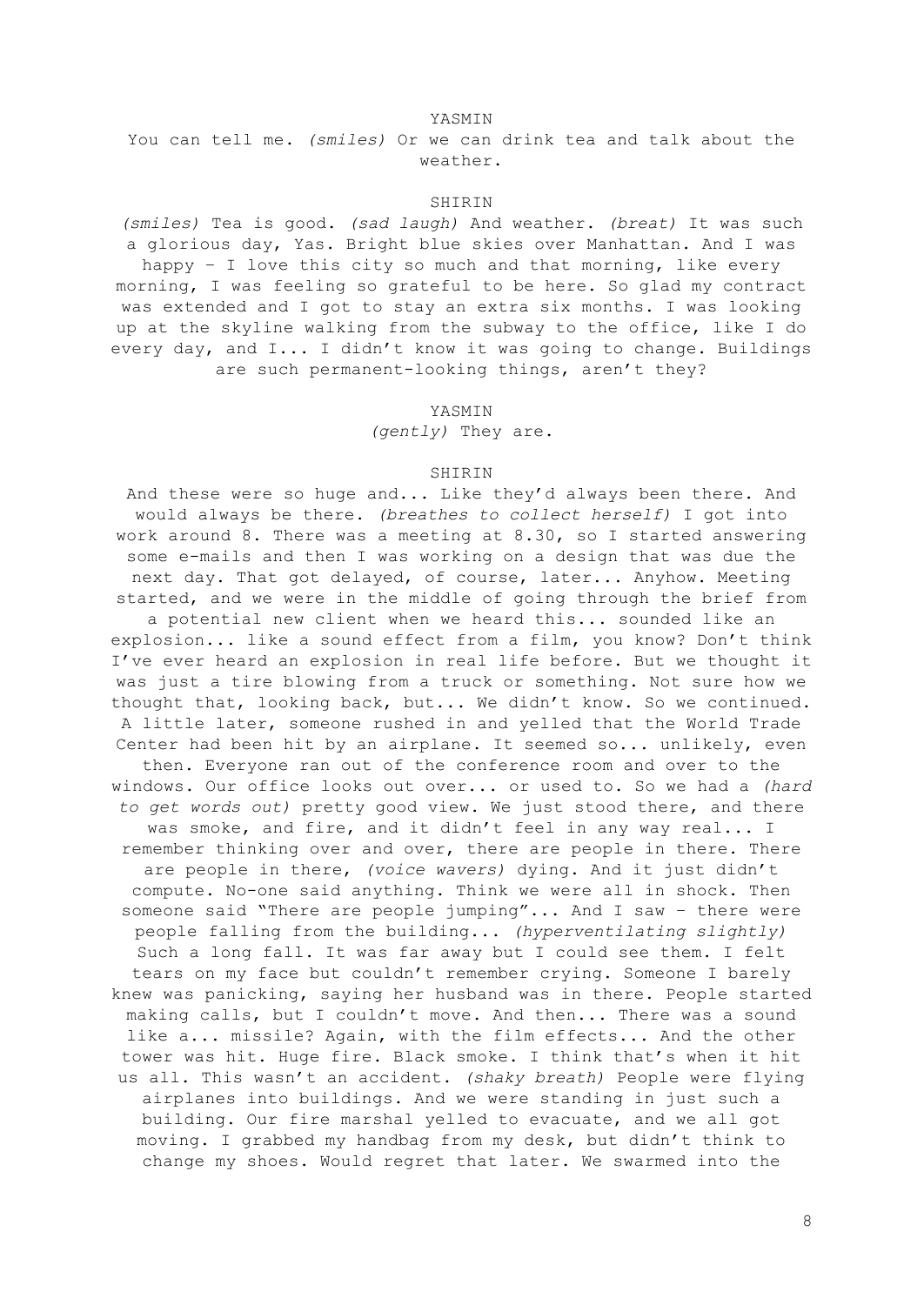# elevators, against all protocols, obviously, but no-one was thinking clearly.

## YASMIN

#### Of course.

#### SHIRIN

Street was... chaos. Smell was awful. Mix of people just standing, mouths open, watching, and others moving, north, away. Cars stuck in traffic. Sirens. I lost my colleagues pretty much immediately. Didn't know what to do, so I followed the crowd north. I did think maybe I should try to get closer, see if I could do something to help, but... I didn't. I should have, of course. Feel so quilty that I didn't, but also... If I had, I could have died, too. Who knows. *(breathes)* I followed the stream of people. Everyone's face was... So much pain. I started talking to this woman. Nichelle. Turns out she lives just around the corner from here. She's a bank teller, worked much closer to the towers than me. Her manager had said they should all keep working but she'd snuck out. Said she didn't feel safe. We stuck together. She offered me her cell phone to call, but turned out her plan didn't allow international calls, so I couldn't call you. And pretty much everyone I knew here had been in my office. I knew you'd all be so worried but I thought I'd better just try to get home as soon as possible. *(shaky breath)* I didn't know the phone lines would be down once I got here...

#### YASMIN

You couldn't have known.

#### SHIRIN

No. After that, it's all a blur. Kept thinking, what if they fall over, how far away do we need to get to be out of danger, they were so tall... Then we heard the towers collapse, one after the other, but we were much further away at that point. Saw the cloud of smoke, and dust, and debris... We ended up far enough north east that the Williamsburg Bridge seemed our best option to get home. I didn't even think to take the subway. *(beat)* Pretty sure it was closed, anyway. As we got up on the bridge we got a view of the skyline, and it was... It looked so empty. Big pillar of smoke rising up from where the World Trade Center used to be. I still find it hard to understand. *(sighs)* And then we walked home, Nichelle and I. It took hours, and I had the most enormous blisters. We hugged and exchanged business cards outside her building, and then I... came back here.

#### YASMIN

That is... I am so sorry you had to go through all that, sis.

#### SHIRIN

*(lets out big sob)* Yas. All those people. I can't... I've \*been\* there. We had a client lunch at the restaurant a few months ago. We had clients with offices in the north tower. Most of them made it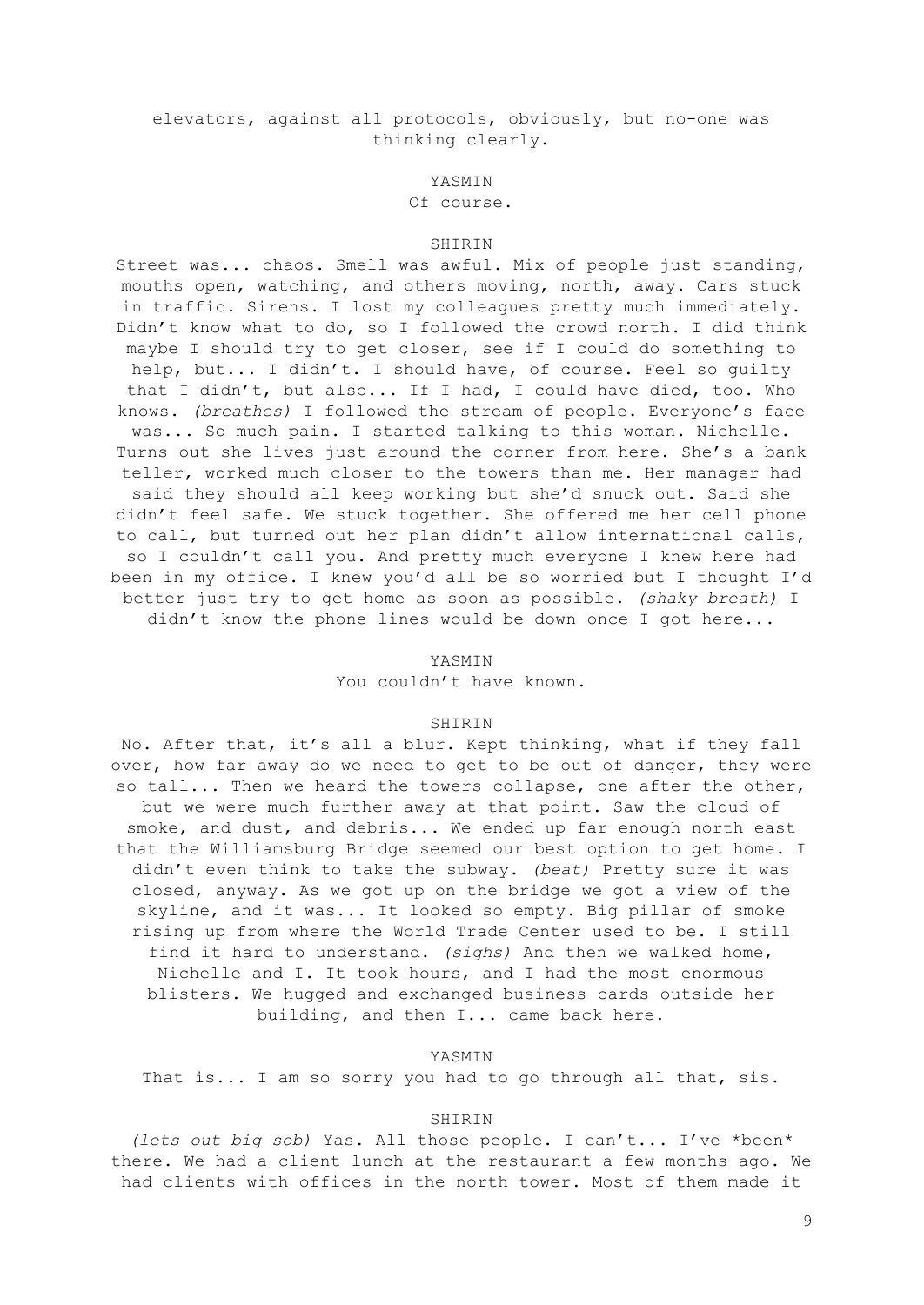out, but... And all my feelings are nothing compared to everyone who lost someone, who's suffering so much. People who don't know where their loved ones are, but know they must be gone. I can't...

YASMIN Of course, But... You have a right to your feelings, you know? Just because there are so many others in worse pain, doesn't make your reactions invalid.

#### **SHIRIN**

I know. I know... But there is so much to do. What little I can, anyway. You'll see tomorrow. The city is full of \*missing\* posters. People hoping against hope that their loved ones are safe, somewhere, somehow. And... It's still burning. They call it Ground Zero.

YASMIN

I heard. I'm glad you signed us up to volunteer.

SHIRIN

*(shaky smile)* Least we can do.

YASMIN

Yeah. But when all this has calmed down a little, you need to find some sort of counselor or therapist or something, yeah?

SHIRIN

I just don't want to take up anyone else's spot. Someone who really needs it.

> YASMIN Are you sleeping?

> > SHIRIN

Not great.

YASMIN Nightmares?

SHIRIN Oh yeah. *(shudders)*

YASMIN

Hard to relax?

SHIRIN *(reluctantly)* Yes.

> YASMIN Flashbacks?

> > **SHIRIN**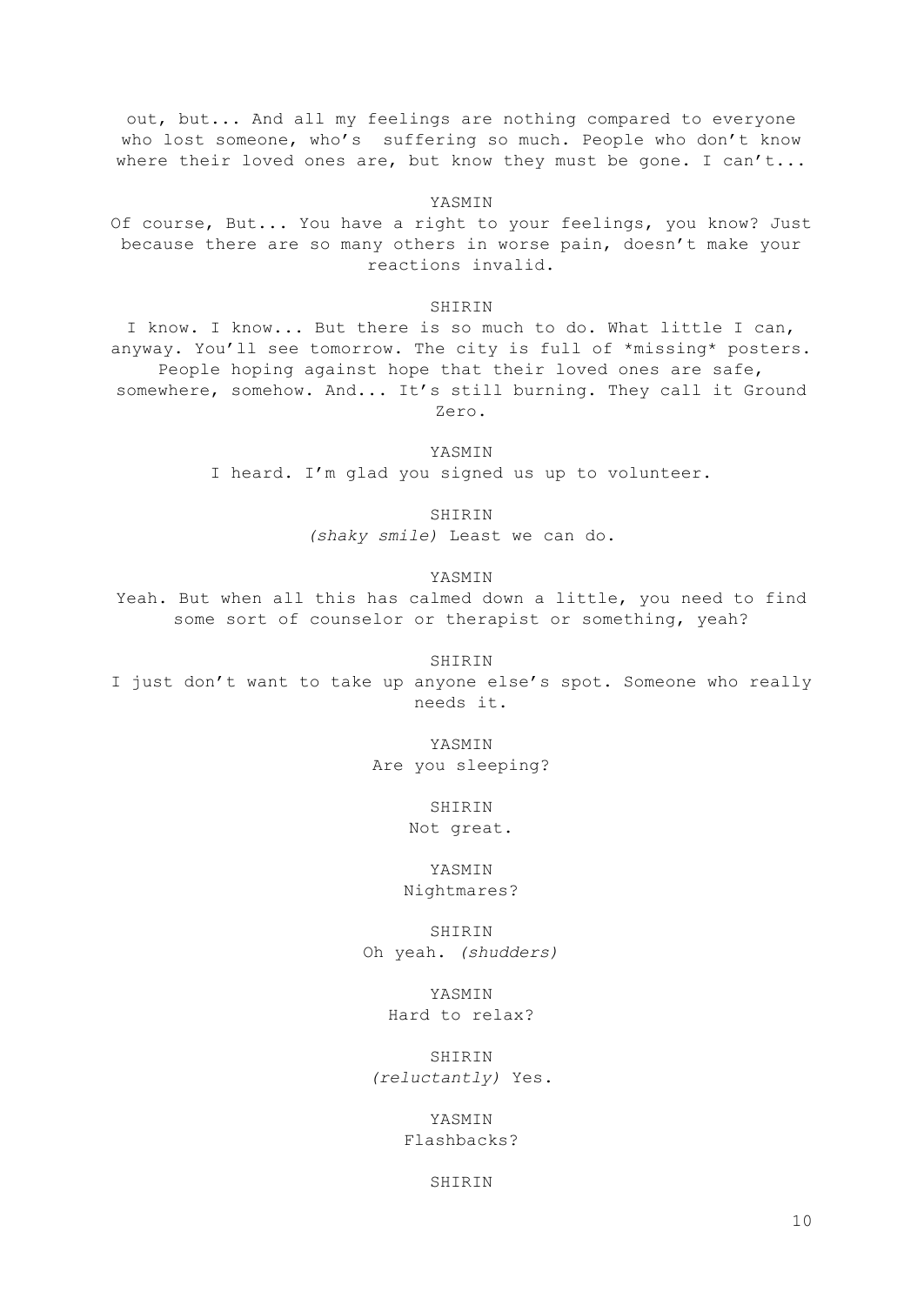*(reluctantly)* Sometimes.

YASMIN

Then \*you\* really need it too. *(gently)* I know what I'm talking about, remember? Promise me.

> SHIRIN All right. *(small smile)* Bossy boots.

> > YASMIN

*(small laugh)* That's right.

SHIRIN

*(smiles)* I'll let you get away with it. This time. *(beat)* It's been... So much. Feel better now you're here though. More grounded.

YASMIN

Good. And if you can't find someone here, I'll schedule you in with someone at my practice once you get back to London, all right?

SHIRIN

Yeah. About that.

YASMIN What?

SHIRIN

Not sure if I can, but... I want to stay here.

YASMIN

*(a little worried)* All right, but... What's happening at your company? I heard many are letting people go.

SHIRIN

My company is actually doing surprisingly well. We already had offices in New Jersey, so they could move everyone there. It's a bit crowded, but it's fine. And only a few of our clients were actually New York-based, so... Doing better than most, I suppose.

YASMIN

That's really great. Do you think there's a chance they'd be able to take you on permanently?

**SHIRIN** 

I don't know. Trying to get up the courage to ask. But now is not exactly a good time.

YASMIN No. But there won't really be a good time for a while.

> SHIRIN You are probably right.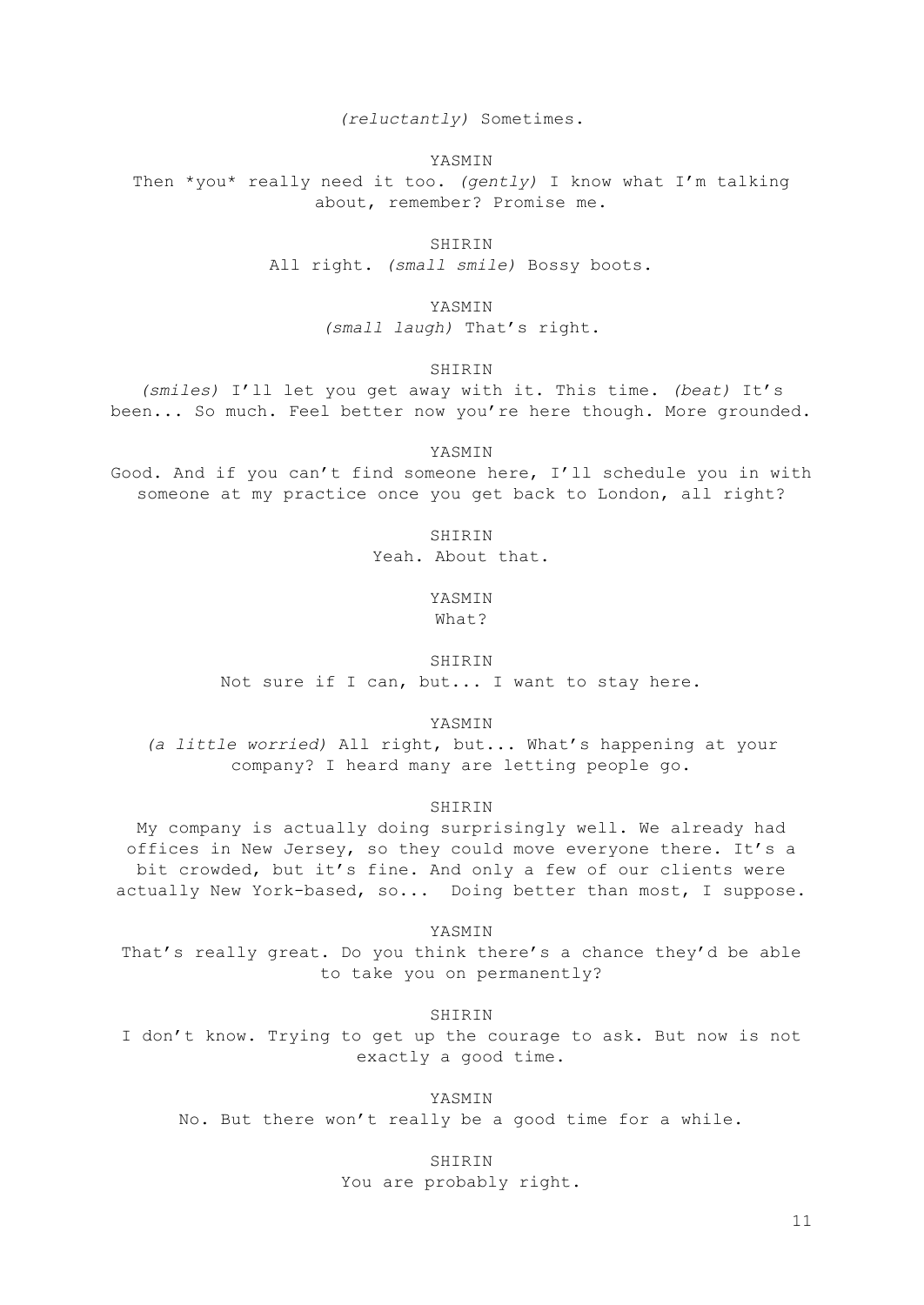## YASMIN

So have you talked to that woman - Nichelle was it? - after that day?

#### SHIRIN

No. We e-mailed the day after but nothing after that. I keep thinking I am going to see her around this neighbourhood, but so far I haven't.

YASMIN

Seems like you made a connection.

## SHIRIN

Yeah. We did.

# YASMIN

Another thing. *(sighs)* On my way over to the baggage carousel at the airport, this man yelled "It's all your fault" as he passed me by. It happened so quickly, I didn't have time to react before he was gone. The people around me looked sort of apologetic but no-one said anything. Has anything like that happened to you?

#### SHIRIN

*(beat)* A few times. People who can't see the difference between Indian and Middle Eastern, I suppose. There is so much fear, so much hatred. And I can understand that. Not that that makes it OK. *(sighs)* Not that it would be in any way OK if I was Middle Eastern either, of course. It's really unpleasant, but not sure what to do about it. And most people in New York are really lovely. Much friendlier than before.

YASMIN

I just want you to be safe.

SHIRIN I know. Not sure anywhere's safe right now.

YASMIN

That's probably true. *(sips tea)* My tea's gone cold. OK if I make more?

> **SHIRIN** Of course. Make some for me too.

> > YASMIN Absolutely. *(gets up)*

SHIRIN Thanks Yas. For everything.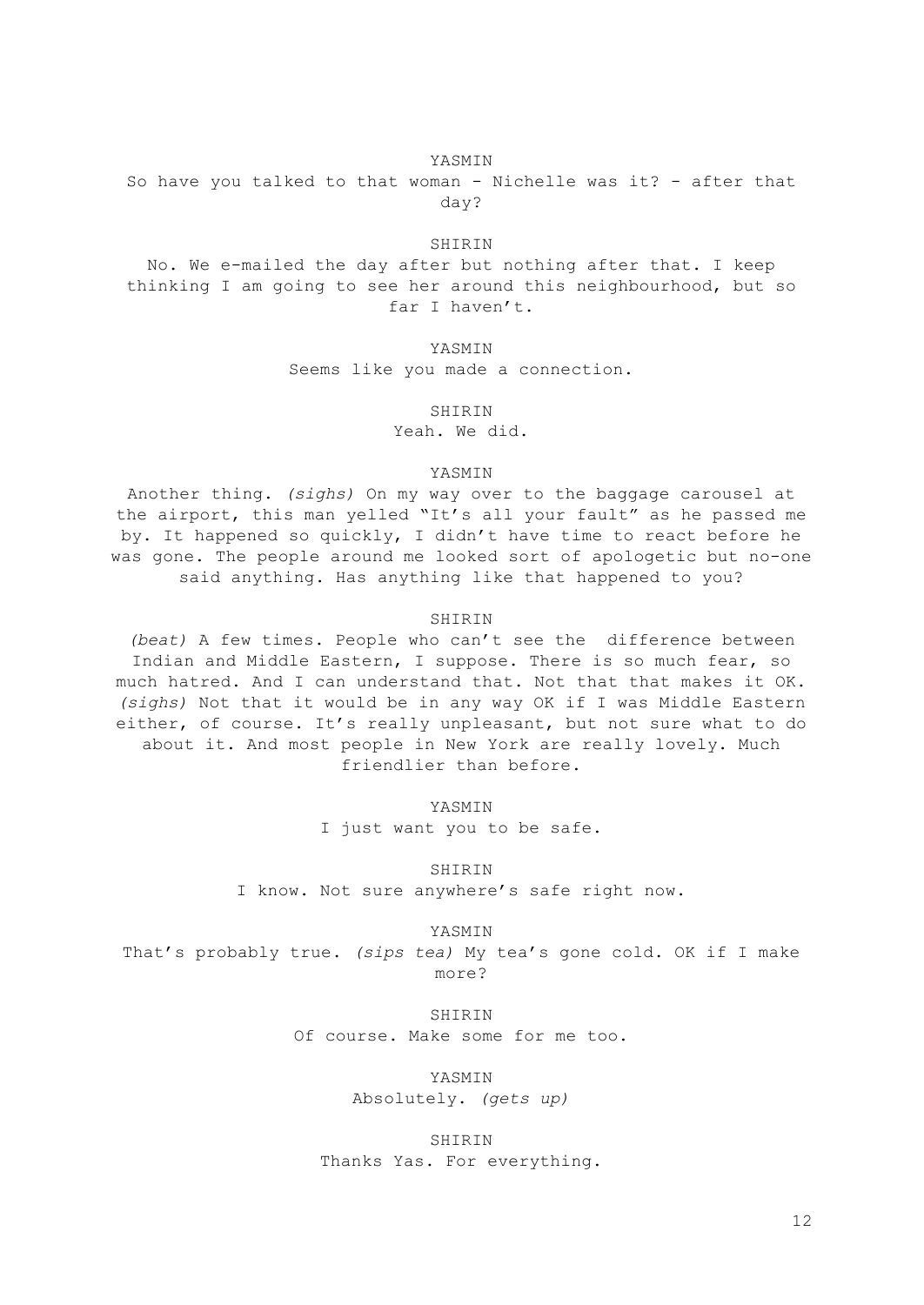YASMIN *(smiles)* Always.

*(Fade out.)*

# **Scene 9:9**

*(EXT. Pavement in Brooklyn, early evening. SHIRIN is walking quickly home, she's in a good mood.)*

> NICHELLE *(catching up from behind)* Hey! Shirin!

> > **SHIRIN** *(turns around)* Nichelle!

*(BOTH silent for a beat, filled with emotions, then-)*

NICHELLE *(same time as SHIRIN)* It's so good to see you again-

SHIRIN

*(same time as NICHELLE)* So happy to see you again-

*(BOTH stop and laugh happily)*

NICHELLE Hug?

**SHIRIN** Yes please!

*(They hug, rustle)*

SHIRIN

How are you? I've been meaning to get in touch, but-

NICHELLE

Me too! But there's so much going on. *(beat)* I am OK. Well as much as can be expected.

SHIRIN

Know that feeling. I keep starting with 'great' and then going downhill from there.

NICHELLE

*(brief laugh)* Oh yeah – starting with that automatic "Doing good!" to fine – to OK – to "Are you sure you want to know?"

*(BOTH laugh)*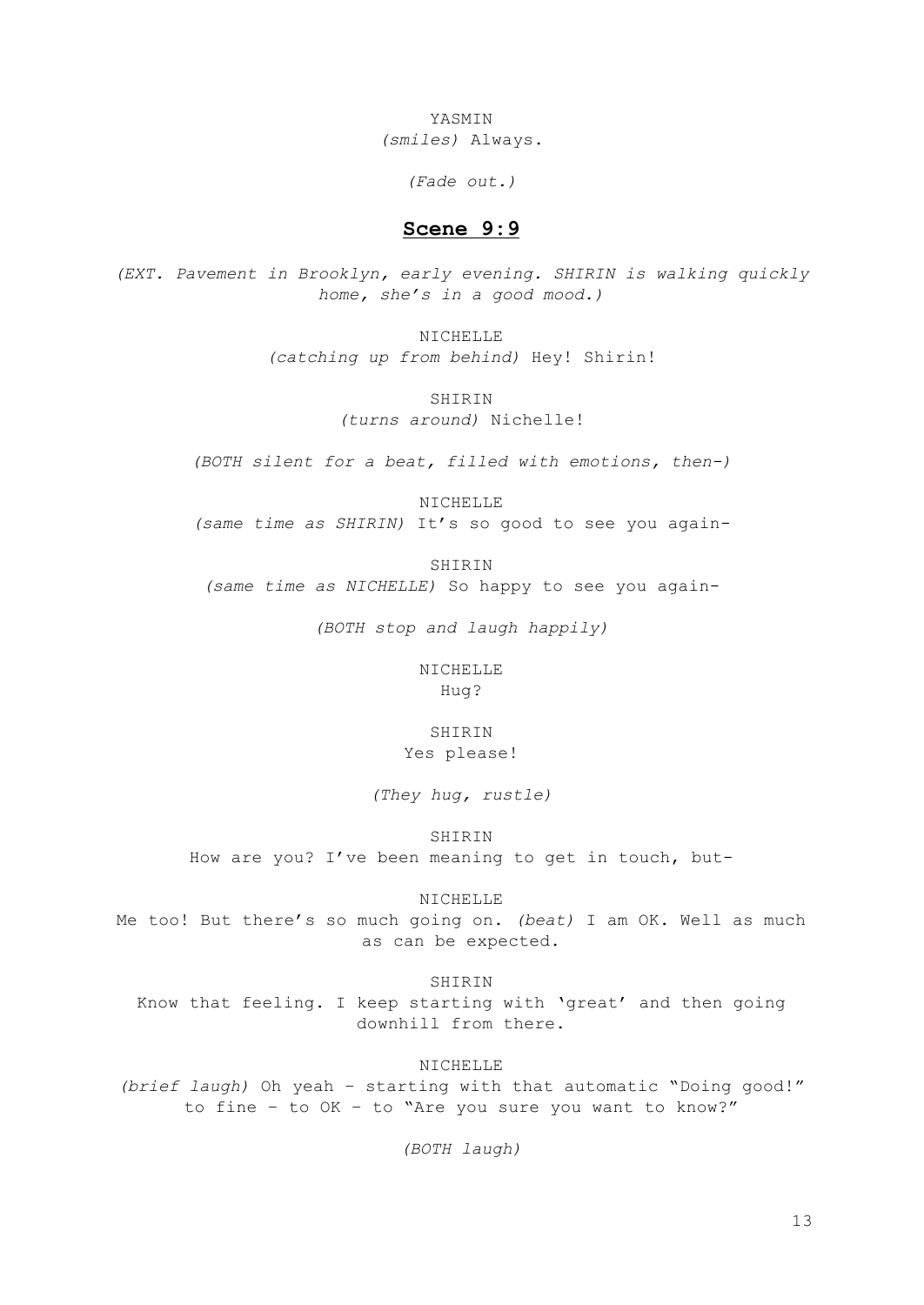SHIRIN So good to see you.

NICHELLE You too. How are your feet?

SHIRIN *(small laugh)* Much better now, thanks.

NICHELLE Good. Those ridiculous shoes of yours. *(small laugh)* Pretty, though, I'll give you that.

SHIRIN

*(smiles)* So how have you \*really\* been?

NICHELLE

So-so. Like everyone else I guess. Feeling guilty as hell for not being dead, you know?

SHIRIN

*(surprised sob/laugh)* Yeah. I do know.

**NICHELLE** Lost my job.

SHIRIN Shit! Was it-

NICHELLE

No, not over walking out that day. They're not quite that evil. *(sighs)* They had to let a bunch of people go.

> SHIRIN Are you- will you be OK?

> > NICHELLE

Think so. My sister is moving in with me, and together we should be able to scrape by 'til I've found a new job.

> SHIRIN Good. *(smiles)* \*My\* sister is here too, actually.

NICHELLE So she made it all the way from London? That \*is\* nice.

> SHIRIN It is.

NICHELLE You going back in a few months, right?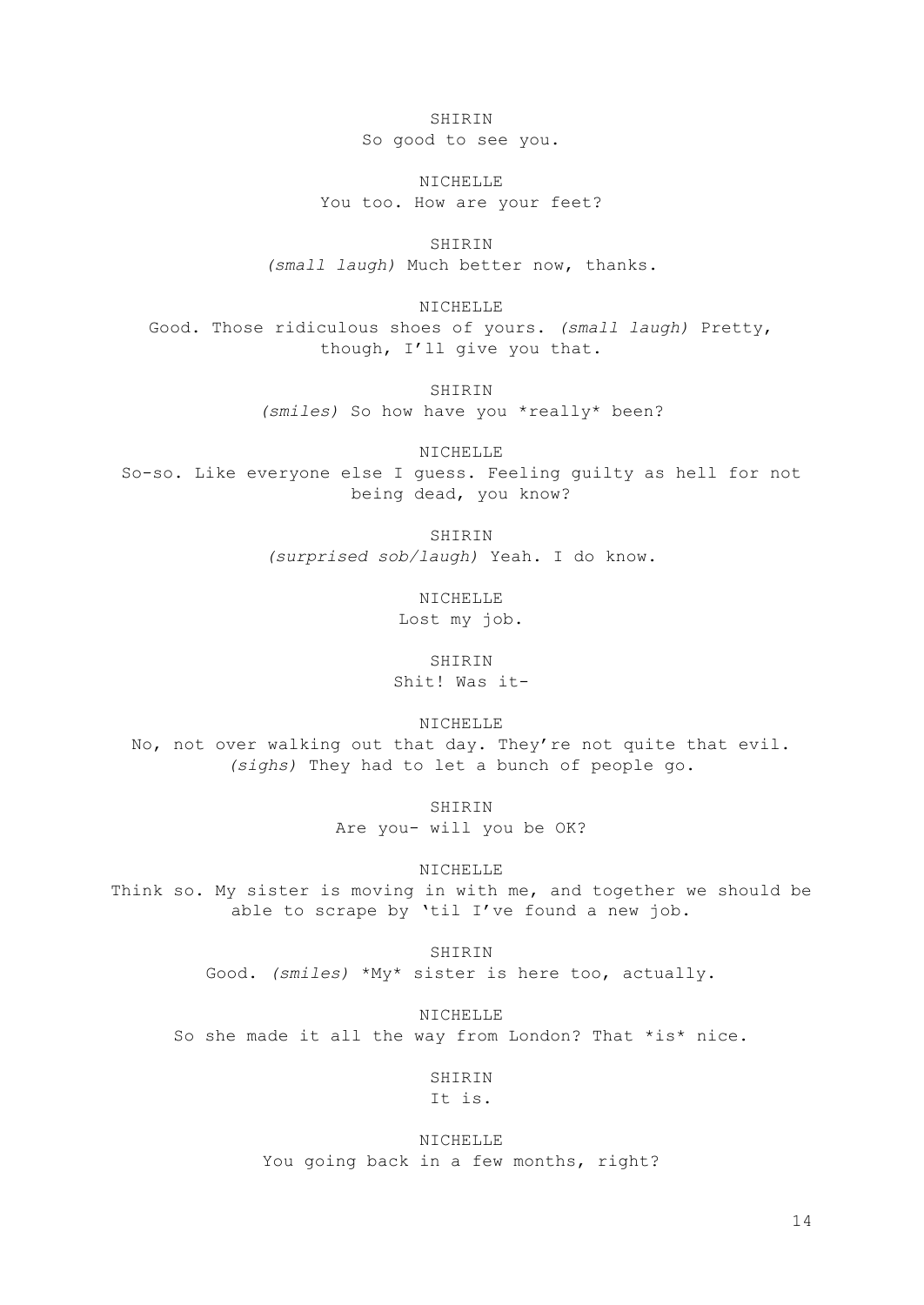SHIRIN *(joyful)* No! I just found out today that I can stay for another year.

> *NICHELLE (warmly)* That is wonderful, congratulations!

SHIRIN Thanks. Feel bad being this lucky when so many others-

NICHELLE

*(interrupts)* You stop that right there. You be happy. We need \*more\* happiness right now, not less.

SHIRIN

*(touched)* Thank you. Hey... Are you doing anything now?

NICHELLE I was just on a grocery run, but I could do that later...?

SHIRIN

*(quickly)* Want to come up and meet my sister? Have some tea, maybe?

**NICHELLE** *(smiles)* I'd like that. Thank you.

SHIRIN *(smiles)* Great. It's this way.

*(BOTH start walking)*

NICHELLE Mark my words, you won't leave next year either.

*(SHIRIN laughs a little)*

NICHELLE *(continues)* You've got New York in your bones now, it'll never leave you.

> SHIRIN You might be right. I do love this city.

*(opens door to apartment building, they enter, door closes)*

*(Scene ends)*

# **Scene 9:10**

NARRATOR